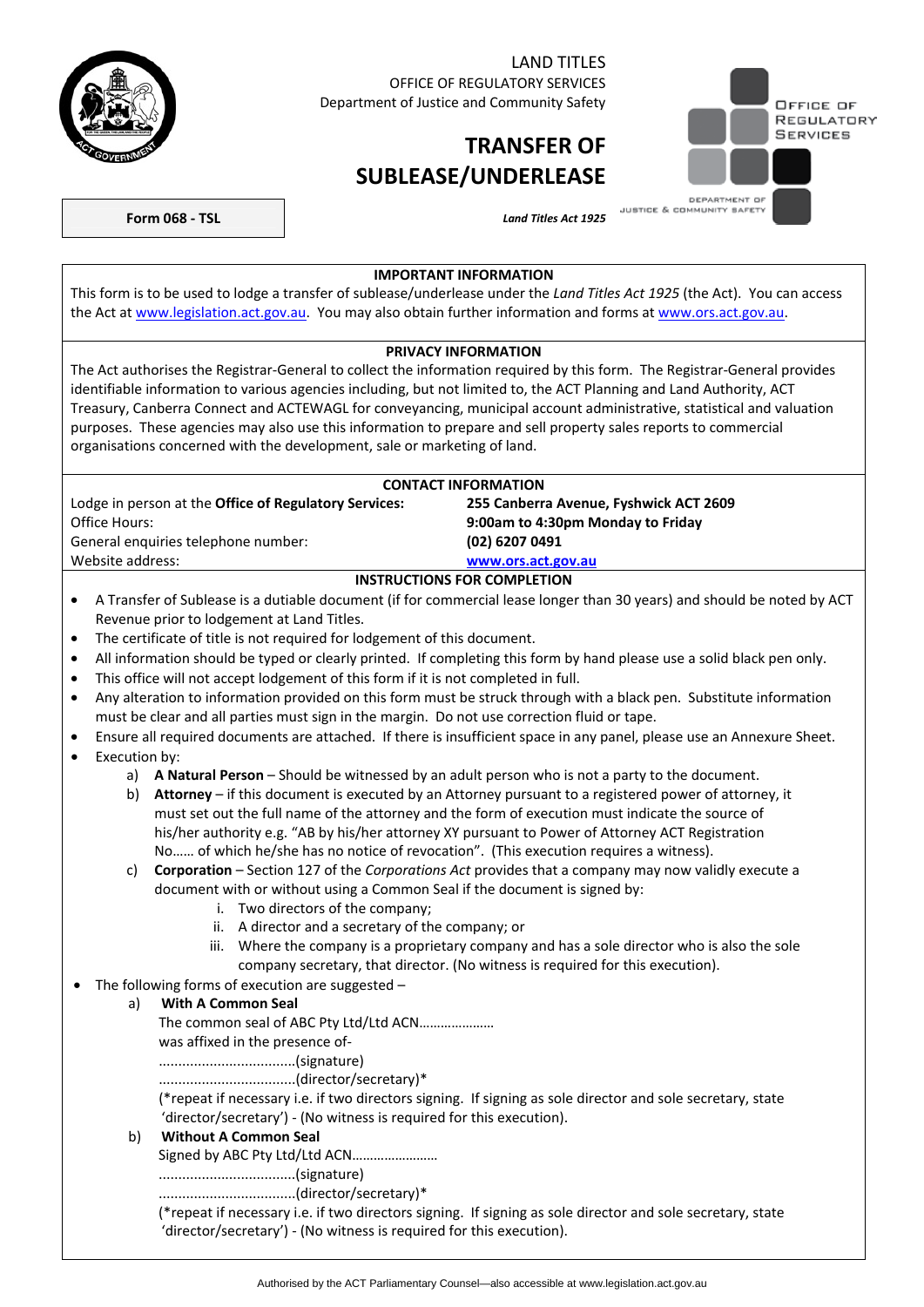| LAND TITLES<br>OFFICE OF REGULATORY SERVICES<br>Department of Justice and Community Safety |                            | OFFICE OF<br>REGULATORY<br><b>SERVICES</b> |
|--------------------------------------------------------------------------------------------|----------------------------|--------------------------------------------|
| <b>TRANSFER OF</b><br><b>SUBLEASE/UNDERLEASE</b>                                           | DEPARTMENT OF              |                                            |
|                                                                                            | JUSTICE & COMMUNITY SAFETY |                                            |

| <b>Form 068 - TSL</b> |  |
|-----------------------|--|

**Form 068 - TSL** *Land Titles Act 1925* 

| <b>LODGING PARTY DETAILS</b> |                       |                                 |  |
|------------------------------|-----------------------|---------------------------------|--|
| <b>Name</b>                  | <b>Postal Address</b> | <b>Contact Telephone Number</b> |  |
|                              |                       |                                 |  |
|                              |                       |                                 |  |

| TITLE AND LAND DETAILS    |                          |                |              |      |
|---------------------------|--------------------------|----------------|--------------|------|
| <b>Volume &amp; Folio</b> | <b>District/Division</b> | <b>Section</b> | <b>Block</b> | Unit |
|                           |                          |                |              |      |

**REGISTERED SUBLEASE NUMBER BEING TRANSFERRED** (Associated Dealing Number)

| TRANSFEROR/S - SELLER<br>(Surname Last) (ACN required for all companies) | <b>ESTATE OR INTEREST TRANSFERRED</b> (whole or state share) |  |
|--------------------------------------------------------------------------|--------------------------------------------------------------|--|
|                                                                          |                                                              |  |

| <b>TRANSFEREE/S - BUYER</b><br>(Surname Last) (ACN required for all companies) | FULL POSTAL ADDRESS including postcode (after Transfer) |  |
|--------------------------------------------------------------------------------|---------------------------------------------------------|--|
|                                                                                |                                                         |  |

| <b>FORM OF TENANCY</b>                                                                                                                                     |
|------------------------------------------------------------------------------------------------------------------------------------------------------------|
| Joint Tenants<br>Tenants in Common in Equal Shares<br>Tenants in Common in the following shares - (Please state proprietors name and shares out in full) - |
| <b>CONSIDERATION</b> (Need to state reason for Transfer – must not state "NIL")                                                                            |

AGREEMENT / CONTRACT FOR SALE DATE **SETTLEMENT DATE** 

Approved form AF 2009 –246approved by Danielle Krajina, Registrar-General on 9/11/2009 under Section 140 of the *Land Titles Act 1925* (approved forms) This form revokes AF2005-179

Authorised by the ACT Parliamentary Counsel—also accessible at www.legislation.act.gov.au